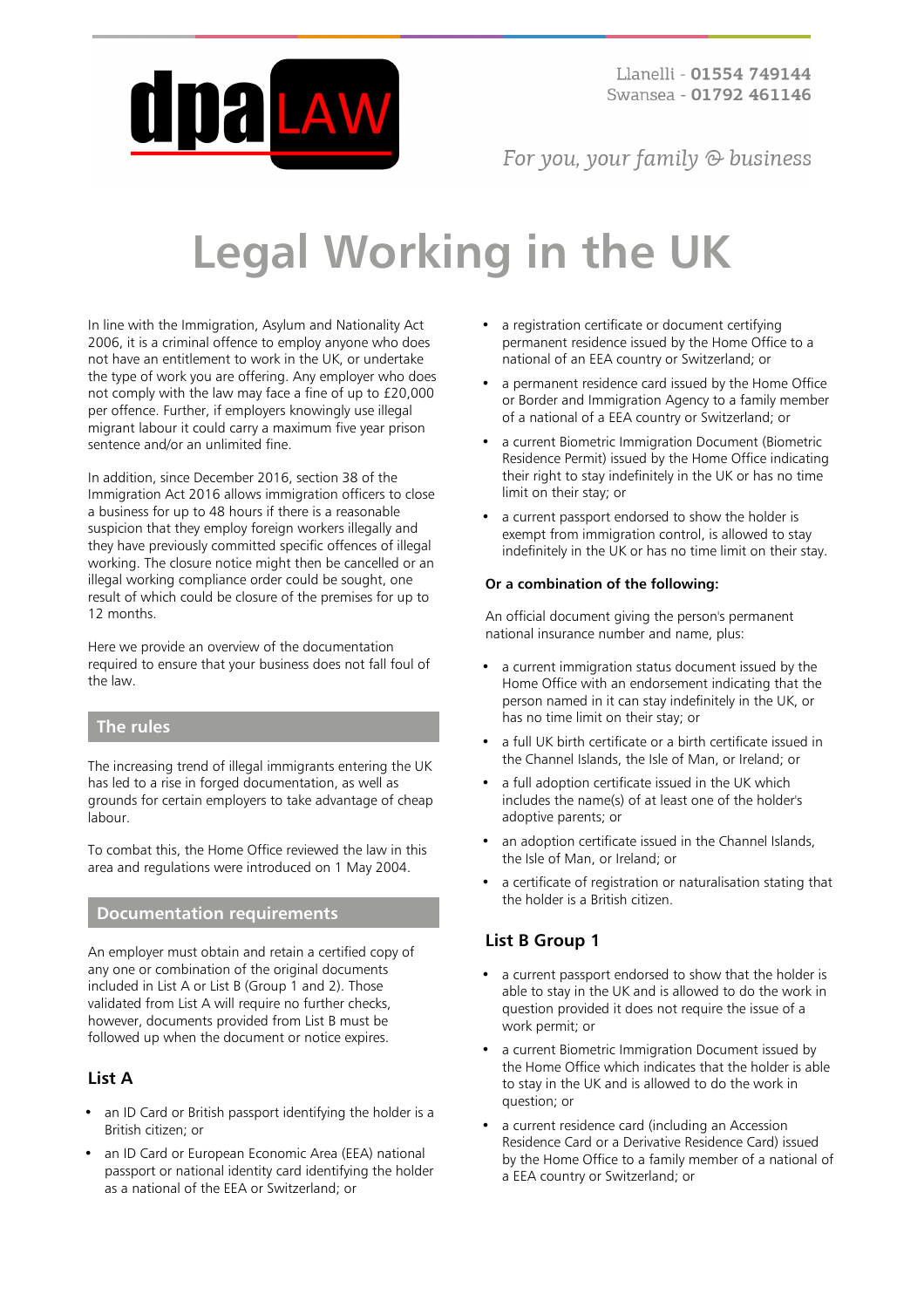• a current Immigration Status Document issued by the Home Office with an endorsement indicating that the person named in it can stay in the UK and this allows them to do the type of work you are offering when produced in combination with an official document, giving the person's permanent national insurance number and name issued by a Government agency or previous employer.

## **List B Group 2**

- A Certificate of Application issued by the Home Office to a family member of a national of an EEA country or Switzerland stating that the holder is permitted to take employment which is less than 6 months old, when produced in combination with a Positive Verification Notice from the Home Office Employer Checking Service; or
- An Application Registration Card issued by the Home Office stating that the holder is permitted to take employment, when produced in combination with a Positive Verification Notice from the Home Office Employer Checking Service; or
- A Positive Verification Notice issued by the Home Office Employer Checking Service to the employer or prospective employer, which indicates that the named person may stay in the UK and is permitted to do the work in question.

## **The points-based system**

The Government has introduced a merit-based points system for assessing non-EEA nationals wishing to work in the UK. The system consists of five tiers, each requiring different points. Points will be awarded to reflect the migrant's ability, experience, age and, when appropriate, the level of need within the sector the migrant will be working.

The five points-based system tiers consist of:

- **tier 1** highly-valued skilled workers with exceptional talent, for whom no job offer or sponsoring employer is required (for example, doctors, scientists and engineers);
- **tier 2** skilled individuals with a proven English language ability who have a job offer to fill gaps in the UK labour force (for example, nurses, teachers and engineers);
- **tier 3 (currently suspended)** low skilled workers filling specific temporary labour shortages (for example, construction workers for a particular project);
- **tier 4** students;
- **tier 5** youth mobility and temporary workers (for example, musicians coming to play in a concert).

#### **Sponsorship**

Under tier 2, the employer sponsors the individual, who makes a single application at the British Embassy in his or her home country for permission to come to the UK and take up the particular post. The individual's passport will

be endorsed to show that the holder is allowed to stay in the UK (for a limited period) and is allowed to do the type of work in question.

UK based employers wishing to recruit a migrant under tiers 2 or 5: Temporary Workers will have to apply for a sponsor licence. To gain and retain licences, employers are required to comply with a number of duties, such as appointing individuals to certain defined positions of responsibility, having effective HR systems in place, keeping proper records and informing the UK Visas and Immigration (UKVI) if a foreign national fails to turn up for work.

There is a charge of £1,476 (£536 for charities and for employers with no more than 50 employees) for a licence to sponsor tier 2 migrants. This fee buys a four-year licence.

Once an employer has obtained its sponsorship licence, it can access an online system operated by the UKVI through which it can issue its own certificates of sponsorship to potential migrant workers. The UKVI determines the number of certificates to be allocated to a particular employer. Each certificate of sponsorship takes the form of a unique reference number to be provided by the employer to its potential recruit, who will then be able to apply for entry clearance into the UK at the British Embassy in his or her home country.

The fee for each application for a certificate of sponsorship for a tier 2 worker is £199. Certificates are free for citizens of Croatia, Macedonia and Turkey.

Skilled migrant workers who apply to settle in the UK from April 2016 under the tier 2 general and sportsperson categories of the points-based system are required to earn at least £35,000 (or the appropriate amount for their job, if higher). Employers that do not hold a licence cannot recruit non-EEA workers.

From April 2017 there is an additional immigration skills charge of £1,000 per tier 2 worker per year, or £364 for small businesses and charities.

# **Identity cards**

Identity cards for foreign nationals are currently issued to some categories of foreign nationals from outside the EEA and Switzerland. Other immigration applicants continue to receive a sticker (vignette) in their passport.

With effect from 1st January 2014, EEA nationals from Bulgaria and Romania who wish to work in the UK no longer need an accession worker card or registration certificate.

Since July 2013, EEA nationals from Croatia were able to move and reside freely in any EU State. However, the UK is applying transitional restrictions and as such, Croatians wishing to work in the UK will need to obtain an accession worker authorisation document (permit to work). Before starting employment, employers will need to make document checks to confirm if the Croatian has unrestricted access to the UK labour market as they are exempt from work accession or they hold a valid work authorisation document allowing them to carry out the type of work in question.